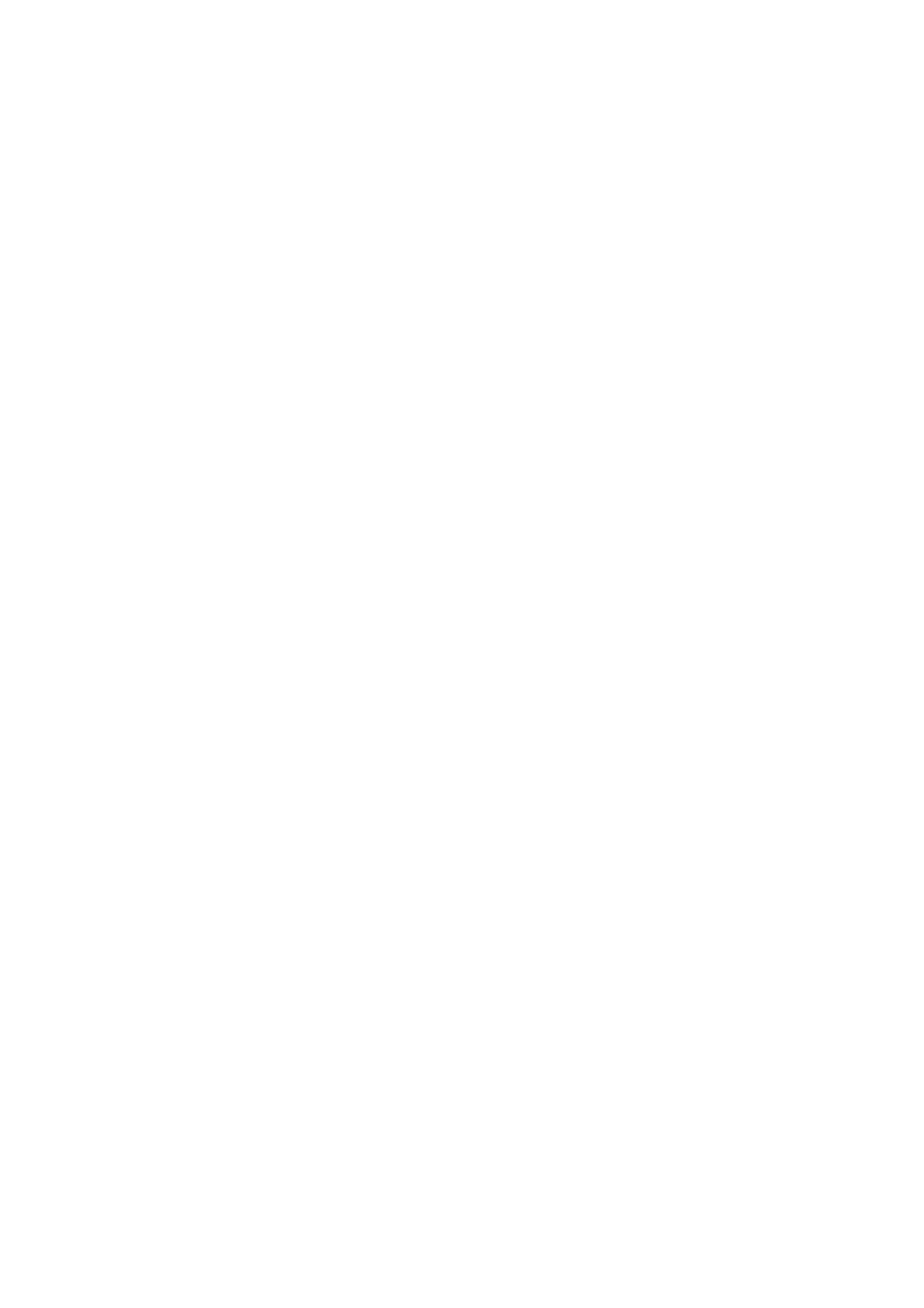#### **Mountain Rescue – England and Wales**

#### **Incident Report 2004**

This year's mountain incident and accidents in England and Wales are summarised as follows: -

| Table 1 |           |                   |         | Persons  |
|---------|-----------|-------------------|---------|----------|
| Year    | Incidents | <b>Fatalities</b> | Injured | assisted |
| 2004    | 609       | 25                | 376     | 804      |
| 2003    | 597       | 33                | 391     | 742      |
| 2002    | 655       | 23                | 438     | 824      |
| 2001    | 421       | 18                | 274     | 518      |
| 2000    | 679       | 19                | 435     | 916      |

With the exception of fatalities, only small changes seem to have taken place since the last report. However, significant differences lay beneath these figures. Hill-walking has seen a 20% increase in incidents and a 33% increase in the number of people requiring assistance. Whereas, incidents involved with rock scrambling have decreased by 42%, as have the number of people assisted. Equally well hidden are the regional differences. The Lake District and N Wales both show increases of more than 20% in the number of incidents recorded, the other regions being fairly static.

By way of contrast, there has been a significant drop of 22% in accidents caused by falling and a massive increase of 85% in the incidents resulting from people being 'lost'. It is difficult to believe that people's navigation has suddenly deteriorated or that the climate is getting that bad! We may be seeing the effects of changes in leisure choices; this would make an interesting study for some undergraduates. Though there will still be regional differences, the number of calls for assistance made by mobile phones seems to have plateau-ed at 36% of mountain incidents.

This year's non-mountain incidents are summarised as follows:

| <b>Table 2</b> |                  |                   |         | Persons  |
|----------------|------------------|-------------------|---------|----------|
| Year           | <b>Incidents</b> | <b>Fatalities</b> | Iniured | assisted |
| 2004           | 311              | 64                | 78      | 251      |
| 2003           | 334              | 28                | 97      | 260      |
| 2002           | 372              | 56                | 117     | 293      |
| 2001           | 277              | 51                | 75      | 235      |
| 2000           | 320              | 46                | 86      | 277      |

The number of fatalities has been significantly inflated with the 23 deaths in the Morecombe Bay tragedy early in the year. Discounting this exceptional event, fatalities appear to have increased, especially involving low-land searches. Increasingly, the statutory emergency services are recognising Mountain Rescue personnel as an additional trained resource. This recognition has reached government level with the help of some lobbying.

I would like to thank all personnel that have submitted incident reports over the years. It is the duller side of our work, but I hope team members appreciate the importance attached to giving public bodies and the public, accurate and pertinent information about the service Mountain Rescue provides. Finally, I hope the move to full electronic reporting is adopted with the enthusiasm I know it deserves.

Ged Feeney.

Ged Feeney MR-E&W Statistics Officer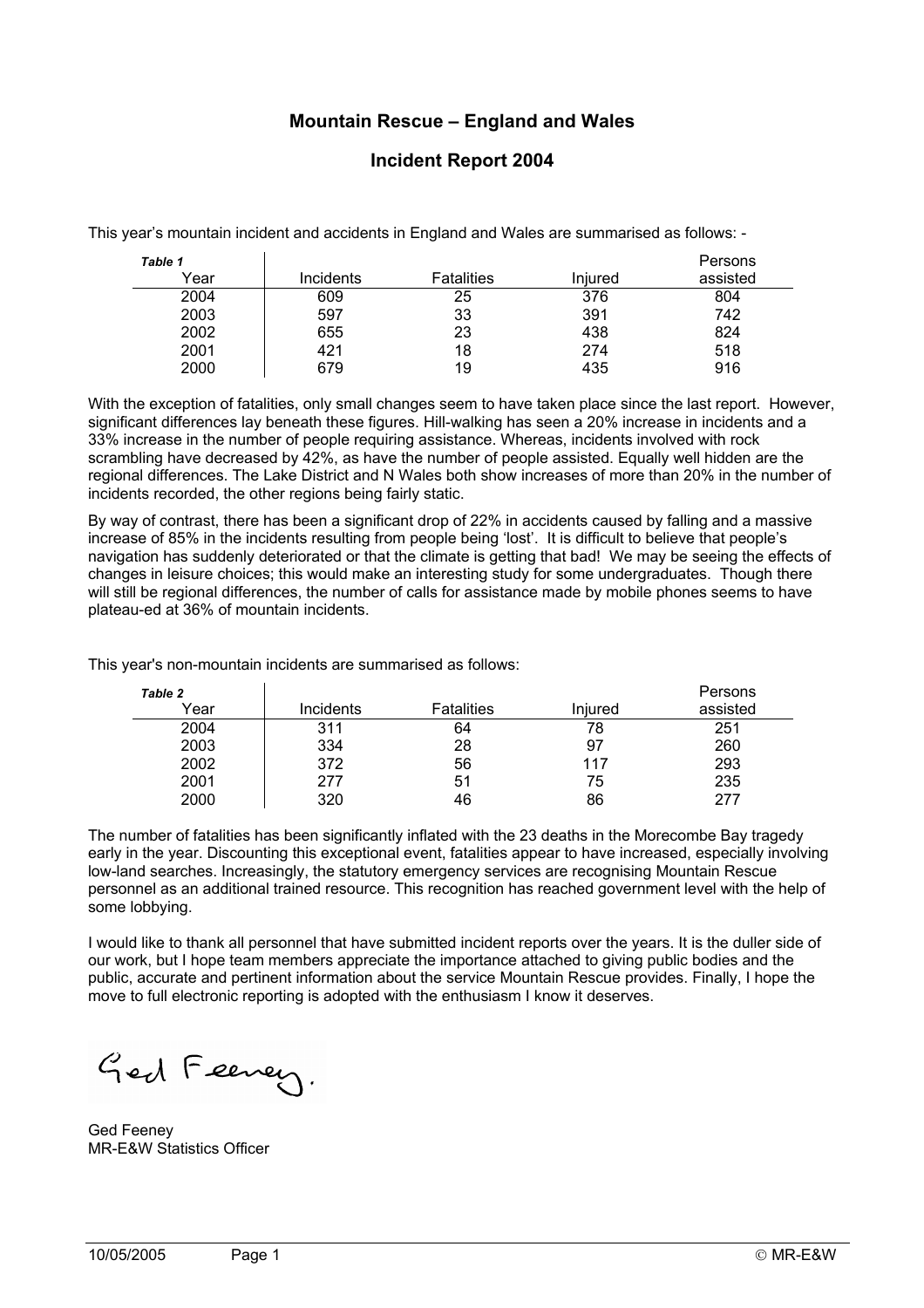#### **Mountain Incident Report**

This report covers the period from 01/01/2004 to 31/12/2004.

The report confines itself to those leisure activities that are mountain or wilderness-related to which Mountain Rescue Teams were summoned. It lists the number of incidents and persons assisted, regardless of degree of injury. The percentages are rounded to 1 dec. place. Please note that the percentage totals may not sum to 100% because of the round up error in the rows.

Hillwalking is a general category covering all instances of walking for pleasure, away from easy road or track access. The categories of summer and winter refer to the prevailing conditions reported at the time of the incident; it does not refer to any calendar period.

| Activity             |                 | Lake<br><b>District</b> | Mid<br>Pennine  | N.E.<br>England | North<br>Wales | Peak<br><b>District</b> | South<br>Wales  | S.W.<br>England | Yorks<br>Dales | Total          | $\%$ |
|----------------------|-----------------|-------------------------|-----------------|-----------------|----------------|-------------------------|-----------------|-----------------|----------------|----------------|------|
| Abseiling            | Incidents       | 0                       | 0               | $\pmb{0}$       | 1              | 1                       | 1               | $\mathbf 0$     | 0              | 3              | 0.5  |
|                      | <b>Subjects</b> | $\overline{0}$          | $\overline{0}$  | $\overline{0}$  | $\overline{1}$ | $\overline{1}$          | $\overline{1}$  | $\overline{0}$  | $\overline{0}$ | 3 <sup>2</sup> | 0.4  |
| <b>Fell Running</b>  | Incidents       | $\overline{2}$          | $\mathbf 1$     | $\pmb{0}$       | $\pmb{0}$      | 4                       | $\pmb{0}$       | $\mathbf 0$     | $\overline{2}$ | 9              | 1.5  |
|                      | <b>Subjects</b> | $\overline{2}$          | $\overline{1}$  | $\overline{0}$  | $\overline{0}$ | $\overline{4}$          | $\overline{0}$  | $\overline{0}$  | $\overline{1}$ | 8              | 1.0  |
| Hill Walking -       | Incidents       | 260                     | 25              | $\overline{7}$  | 60             | 42                      | 13              | 5               | 29             | 441            | 72.3 |
| summer               | <b>Subjects</b> | 344                     | 36              | $\overline{8}$  | 98             | 43                      | 17              | 3               | 51             | 600            | 74.5 |
| Hill Walking -       | Incidents       | 4                       | 0               | $\pmb{0}$       | $\overline{4}$ | 3                       | 1               | $\overline{2}$  | 0              | 14             | 2.3  |
| summer (DoE)         | <b>Subjects</b> | $\overline{7}$          | $\overline{0}$  | $\overline{0}$  | 9              | $\overline{3}$          | $6\overline{6}$ | $\overline{7}$  | $\overline{0}$ | 32             | 4.0  |
| Hill Walking -       | Incidents       | 14                      | 0               | $\mathbf 0$     | 1              | 6                       | 0               | $\mathbf 0$     | $\overline{2}$ | 23             | 3.8  |
| winter               | <b>Subjects</b> | 14                      | $\overline{0}$  | $\overline{0}$  | $\overline{1}$ | $\overline{7}$          | $\overline{0}$  | $\overline{0}$  | $\overline{3}$ | 25             | 3.1  |
| <b>Hang Gliding</b>  | Incidents       | 1                       | 0               | $\mathbf 0$     | $\mathbf 0$    | 0                       | 1               | $\overline{0}$  | $\mathbf 0$    | $\overline{2}$ | 0.3  |
|                      | <b>Subjects</b> | $\overline{1}$          | $\overline{0}$  | $\overline{0}$  | $\overline{0}$ | $\overline{0}$          | $\overline{1}$  | $\overline{0}$  | $\overline{0}$ | $\overline{2}$ | 0.2  |
| Mountain Biking      | Incidents       | 10                      | $\overline{7}$  | $\mathbf 0$     | $\mathbf 0$    | 5                       | $\overline{2}$  | $\overline{0}$  | 1              | 25             | 4.1  |
|                      | <b>Subjects</b> | 11                      | $6\overline{6}$ | $\overline{0}$  | $\overline{0}$ | $6\overline{6}$         | $\overline{2}$  | $\overline{0}$  | 0              | 25             | 3.1  |
| Orienteering         | Incidents       | $\pmb{0}$               | 1               | $\pmb{0}$       | $\pmb{0}$      | 0                       | 0               | $\mathbf 0$     | 0              | 1              | 0.2  |
|                      | <b>Subjects</b> | $\overline{0}$          | $\overline{1}$  | $\overline{0}$  | $\overline{0}$ | $\overline{0}$          | $\overline{0}$  | $\overline{0}$  | $\overline{0}$ | $\mathbf{1}$   | 0.1  |
| Parapenting          | Incidents       | 1                       | $\overline{c}$  | $\pmb{0}$       | 1              | 0                       | 0               | $\mathbf 0$     | 0              | 4              | 0.7  |
|                      | <b>Subjects</b> | $\overline{1}$          | $\overline{1}$  | $\overline{0}$  | $\overline{1}$ | $\overline{0}$          | $\overline{0}$  | $\overline{0}$  | $\overline{0}$ | $\overline{3}$ | 0.4  |
| Rescue Team          | Incidents       | 1                       | 0               | $\pmb{0}$       | $\mathbf 0$    | 0                       | 0               | $\mathbf 0$     | 0              | 1              | 0.2  |
| Exercise             | <b>Subjects</b> | $\overline{1}$          | $\overline{0}$  | $\overline{0}$  | $\overline{0}$ | $\overline{0}$          | $\overline{0}$  | $\overline{0}$  | $\overline{0}$ | $\mathbf{1}$   | 0.1  |
| <b>Rock Climbing</b> | Incidents       | 12                      | $\overline{c}$  | $\pmb{0}$       | 15             | 13                      | 0               | $\mathbf 0$     | $\overline{2}$ | 44             | 7.2  |
|                      | <b>Subjects</b> | 14                      | $\overline{2}$  | $\overline{0}$  | 30             | 12                      | $\overline{0}$  | $\overline{0}$  | $\overline{2}$ | 60             | 7.5  |
| Rock Scrambling      | Incidents       | $6\phantom{1}$          | $\mathbf{1}$    | $\pmb{0}$       | 10             | $\mathbf{1}$            | 0               | $\mathbf 0$     | 0              | 18             | 3.0  |
|                      | <b>Subjects</b> | $6\phantom{1}6$         | $\overline{1}$  | $\overline{0}$  | 23             | $\overline{1}$          | $\overline{0}$  | $\overline{0}$  | $\overline{0}$ | 31             | 3.9  |
| Search*              | Incidents       | $6\phantom{1}$          | 3               | $\pmb{0}$       | 6              | 5                       | 1               | $\overline{2}$  | 1              | 24             | 3.9  |
|                      | <b>Subjects</b> | $\overline{0}$          | $\overline{5}$  | $\overline{0}$  | $\overline{2}$ | $\overline{4}$          | $\overline{0}$  | $\overline{1}$  | $\overline{1}$ | 13             | 1.6  |
| <b>Totals</b>        | Incidents       | 317                     | 42              | 7               | 98             | 80                      | 19              | 9               | 37             | 609            | 99.8 |
|                      | <b>Subjects</b> | 401                     | 53              | 8               | 165            | 81                      | 27              | 11              | 58             | 804            | 99.9 |

\* This category includes those activities not covered by the rest, where the subjects had either strayed, become lost, or whose whereabouts were otherwise unknown.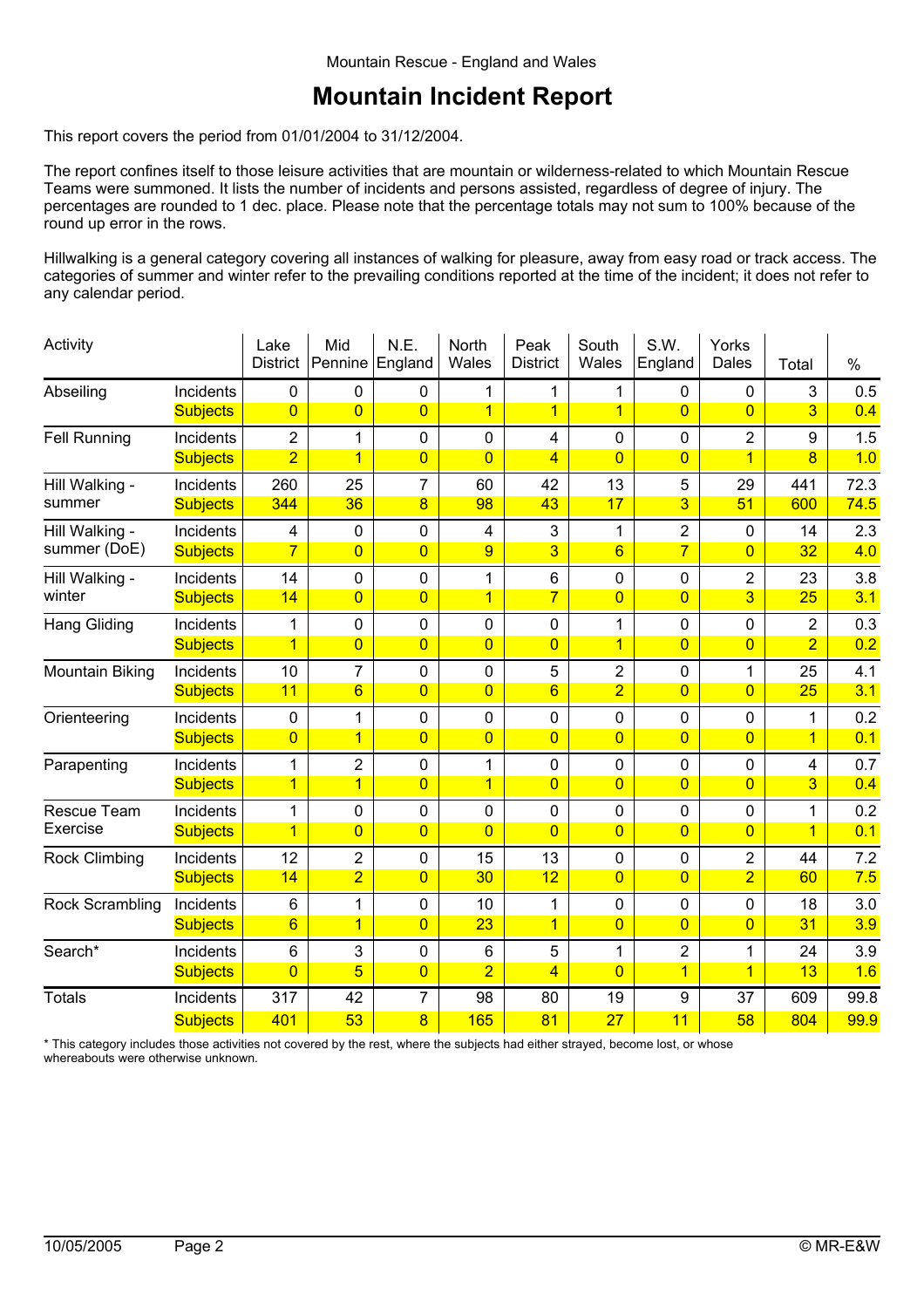#### **Mountain Casualty Report**

This report covers the period from 01/01/2004 to 31/12/2004.

The report confines itself to those leisure activities that are mountain or wilderness-related to which Mountain Rescue Teams were summoned. It lists the number of incidents and persons assisted, regardless of degree of injury. The percentages are rounded to 1 dec. place. Please note that the percentage totals may not sum to 100% because of the round up error in the rows.

Hillwalking is a general category covering all instances of walking for pleasure, away from easy road or track access. The categories of summer and winter refer to the prevailing conditions reported at the time of the incident; it does not refer to any calendar period.

| Activity                |                         | Lake<br><b>District</b>                 | Mid<br>Pennine                            | N.E.<br>England                           | <b>North</b><br>Wales                  | Peak<br><b>District</b>      | South<br>Wales                      | S.W.<br>England                           | Yorks<br>Dales                            | Total                                   | %                       |
|-------------------------|-------------------------|-----------------------------------------|-------------------------------------------|-------------------------------------------|----------------------------------------|------------------------------|-------------------------------------|-------------------------------------------|-------------------------------------------|-----------------------------------------|-------------------------|
| Abseiling               | Uninjured               | 0                                       | 0                                         | 0                                         | $\overline{0}$                         | 0                            | $\mathbf 0$                         | 0                                         | 0                                         | 0                                       | 0.0                     |
|                         | Injured                 | $\overline{0}$                          | $\overline{0}$                            | $\overline{0}$                            | $\overline{1}$                         | $\overline{1}$               | $\overline{1}$                      | $\overline{0}$                            | $\overline{0}$                            | 3                                       | 0.4                     |
|                         | Fatal                   | $\overline{\mathbf{0}}$                 | $\overline{\mathbf{0}}$                   | $\overline{\mathbf{0}}$                   | $\overline{\mathbf{0}}$                | $\overline{\mathbf{0}}$      | $\overline{\mathbf{0}}$             | $\overline{\mathbf{0}}$                   | $\overline{\mathbf{0}}$                   | $\overline{\mathbf{0}}$                 | 0.0                     |
| <b>Fell Running</b>     | Uninjured               | 0                                       | 0                                         | 0                                         | 0                                      | 0                            | $\mathbf 0$                         | 0                                         | 1                                         | $\mathbf{1}$                            | 0.1                     |
|                         | Injured                 | $\overline{2}$                          | $\overline{0}$                            | $\overline{0}$                            | $\overline{0}$                         | $\overline{4}$               | $\overline{0}$                      | $\overline{0}$                            | $\overline{0}$                            | $6\overline{6}$                         | 0.7                     |
|                         | Fatal                   | $\overline{\mathbf{0}}$                 | $\overline{\mathbf{1}}$                   | $\overline{\mathbf{0}}$                   | $\overline{\mathbf{0}}$                | $\overline{\mathbf{0}}$      | $\overline{\mathbf{0}}$             | $\mathbf{0}$                              | $\overline{\mathbf{0}}$                   | $\overline{\mathbf{1}}$                 | 0.1                     |
| Hill Walking -          | Uninjured               | 174                                     | $\overline{19}$                           | 3                                         | 68                                     | $\overline{7}$               | 8                                   | 2                                         | $\overline{32}$                           | $\overline{313}$                        | 38.9                    |
| summer                  | <b>Injured</b>          | 159                                     | 16                                        | 5                                         | 26                                     | 35                           | 9                                   | $\overline{1}$                            | 19                                        | 270                                     | 33.5                    |
|                         | Fatal                   | 11                                      | $\overline{\mathbf{1}}$                   | $\overline{\mathbf{0}}$                   | 4                                      | $\overline{\mathbf{1}}$      | $\overline{\mathbf{0}}$             | $\overline{\mathbf{0}}$                   | $\overline{\mathbf{0}}$                   | 17                                      | 2.1                     |
| Hill Walking -          | Uninjured               | 6                                       | 0                                         | 0                                         | 8                                      | 0                            | 6                                   | 6                                         | 0                                         | 26                                      | 3.2                     |
| summer (DoE)            | Injured                 | $\overline{1}$                          | $\overline{0}$                            | $\overline{0}$                            | $\overline{1}$                         | 3                            | $\overline{0}$                      | $\overline{1}$                            | $\overline{0}$                            | 6                                       | 0.7                     |
|                         | Fatal                   | $\overline{\mathbf{0}}$                 | $\overline{\mathbf{0}}$                   | $\overline{\mathbf{0}}$                   | $\overline{\mathbf{0}}$                | $\overline{\mathbf{0}}$      | $\overline{\mathbf{0}}$             | $\overline{\mathbf{0}}$                   | $\overline{\textbf{0}}$                   | $\overline{\mathbf{0}}$                 | 0.0                     |
| Hill Walking -          | Uninjured               | 2                                       | 0                                         | 0                                         | 1                                      | 3                            | 0                                   | 0                                         | 2                                         | 8                                       | 1.0                     |
| winter                  | Injured                 | 11                                      | $\overline{0}$                            | $\overline{0}$                            | $\overline{0}$                         | $\overline{4}$               | $\overline{0}$                      | $\overline{0}$                            | $\overline{1}$                            | 16                                      | 2.0                     |
|                         | Fatal                   | $\overline{\mathbf{1}}$                 | $\overline{\mathbf{0}}$                   | $\overline{\mathbf{0}}$                   | $\overline{\mathbf{0}}$                | $\overline{\mathbf{0}}$      | $\overline{\mathbf{0}}$             | $\overline{\mathbf{0}}$                   | $\overline{\mathbf{0}}$                   | $\overline{\mathbf{1}}$                 | 0.1                     |
| <b>Hang Gliding</b>     | Uninjured               | 0                                       | 0                                         | 0                                         | 0                                      | 0                            | $\mathbf 0$                         | 0                                         | 0                                         | 0                                       | $\overline{0.0}$        |
|                         | Injured                 | $\overline{1}$                          | $\overline{0}$                            | $\overline{0}$                            | $\overline{0}$                         | $\overline{0}$               | 1                                   | $\overline{0}$                            | $\overline{0}$                            | $\overline{2}$                          | 0.2                     |
|                         | Fatal                   | $\overline{\mathbf{0}}$                 | $\overline{\mathbf{0}}$                   | $\overline{\mathbf{0}}$                   | $\overline{\mathbf{0}}$                | $\overline{\mathbf{0}}$      | $\overline{\mathbf{0}}$             | $\overline{\mathbf{0}}$                   | $\overline{\mathbf{0}}$                   | $\overline{\mathbf{0}}$                 | 0.0                     |
| <b>Mountain Biking</b>  | Uninjured               | 3                                       | 0                                         | 0                                         | 0                                      | $\overline{2}$               | 0                                   | 0                                         | 0                                         | 5                                       | 0.6                     |
|                         | Injured                 | $\overline{7}$                          | $6\phantom{1}$                            | $\overline{0}$                            | $\overline{0}$                         | 4                            | $\overline{2}$                      | $\overline{0}$                            | $\overline{0}$                            | 19                                      | 2.4                     |
|                         | Fatal                   | $\overline{\mathbf{1}}$                 | $\overline{\mathbf{0}}$                   | $\overline{\mathbf{0}}$                   | $\overline{\mathbf{0}}$                | $\overline{\mathbf{0}}$      | $\overline{\mathbf{0}}$             | $\overline{\mathbf{0}}$                   | $\overline{\textbf{0}}$                   | 1                                       | 0.1                     |
| Orienteering            | Uninjured               | 0                                       | 1                                         | 0                                         | 0                                      | 0                            | $\Omega$                            | 0                                         | 0                                         | 1                                       | 0.1                     |
|                         | Injured                 | $\overline{0}$                          | $\overline{0}$                            | $\overline{0}$                            | $\overline{0}$                         | $\overline{0}$               | $\overline{0}$                      | $\overline{0}$                            | $\overline{0}$                            | $\overline{0}$                          | 0.0                     |
|                         | Fatal                   | $\overline{\mathbf{0}}$                 | $\overline{\mathbf{0}}$                   | $\overline{\mathbf{0}}$<br>0              | $\overline{\mathbf{0}}$<br>0           | $\overline{\mathbf{0}}$<br>0 | $\overline{\mathbf{0}}$<br>$\Omega$ | $\overline{\mathbf{0}}$                   | $\overline{\mathbf{0}}$<br>0              | $\overline{\mathbf{0}}$                 | 0.0<br>$\overline{0.0}$ |
| Parapenting             | Uninjured               | 0                                       | 0                                         |                                           |                                        |                              |                                     | 0                                         |                                           | 0                                       |                         |
|                         | <b>Injured</b>          | $\overline{1}$                          | $\overline{1}$                            | $\overline{0}$                            | $\mathbf{1}$                           | $\overline{0}$               | $\overline{0}$                      | $\overline{0}$<br>$\overline{\mathbf{0}}$ | $\overline{0}$<br>$\overline{\mathbf{0}}$ | 3                                       | 0.4                     |
|                         | Fatal<br>Uninjured      | $\overline{\mathbf{0}}$<br>0            | $\overline{\mathbf{0}}$<br>0              | $\overline{\mathbf{0}}$<br>0              | $\overline{\mathbf{0}}$<br>$\mathbf 0$ | $\overline{\textbf{0}}$<br>0 | $\overline{\mathbf{0}}$<br>$\Omega$ | 0                                         | 0                                         | $\overline{\textbf{0}}$<br>$\mathbf{0}$ | 0.0<br>$\overline{0.0}$ |
| Rescue Team<br>Exercise |                         |                                         |                                           |                                           | $\overline{0}$                         | $\overline{0}$               | $\overline{0}$                      | $\overline{0}$                            |                                           | $\overline{1}$                          | 0.1                     |
|                         | <b>Injured</b><br>Fatal | $\mathbf{1}$<br>$\overline{\mathbf{0}}$ | $\overline{0}$<br>$\overline{\mathbf{0}}$ | $\overline{0}$<br>$\overline{\mathbf{0}}$ | $\overline{\mathbf{0}}$                | $\overline{\mathbf{0}}$      | $\overline{\mathbf{0}}$             | $\overline{\mathbf{0}}$                   | $\overline{0}$<br>$\overline{\textbf{0}}$ | $\overline{\mathbf{0}}$                 | 0.0                     |
| Rock Climbing           | Uninjured               | 5                                       | 0                                         | 0                                         | 16                                     | 0                            | $\mathbf 0$                         | 0                                         | 0                                         | $\overline{21}$                         | 2.6                     |
|                         | <b>Injured</b>          | $\overline{\mathbf{8}}$                 | $\overline{2}$                            | $\overline{0}$                            | 12                                     | 12                           | $\overline{0}$                      | $\overline{0}$                            | $\overline{2}$                            | 36                                      | 4.5                     |
|                         | Fatal                   | 1                                       | $\overline{\mathbf{0}}$                   | $\overline{\mathbf{0}}$                   | $\overline{\mathbf{2}}$                | $\overline{\mathbf{0}}$      | $\overline{\mathbf{0}}$             | $\overline{\mathbf{0}}$                   | $\overline{\mathbf{0}}$                   | $\overline{\mathbf{3}}$                 | 0.4                     |
| Rock Scrambling         | Uninjured               | $\mathbf 1$                             | 0                                         | 0                                         | 18                                     | 0                            | 0                                   | 0                                         | 0                                         | 19                                      | $\overline{2.4}$        |
|                         | <b>Injured</b>          | $\overline{5}$                          | $\overline{1}$                            | $\overline{0}$                            | $5\overline{}$                         | $\overline{1}$               | $\overline{0}$                      | $\overline{0}$                            | $\overline{0}$                            | 12                                      | 1.5                     |
|                         | Fatal                   | $\overline{\mathbf{0}}$                 | $\overline{\mathbf{0}}$                   | $\overline{\mathbf{0}}$                   | $\overline{\mathbf{0}}$                | $\overline{\mathbf{0}}$      | $\overline{\mathbf{0}}$             | $\overline{\mathbf{0}}$                   | $\overline{\textbf{0}}$                   | $\overline{\mathbf{0}}$                 | 0.0                     |
| Search*                 | Uninjured               | $\pmb{0}$                               | $\overline{5}$                            | 0                                         | 1                                      | $\overline{2}$               | $\mathbf 0$                         | 0                                         | $\mathbf{1}$                              | 9                                       | 1.1                     |
|                         | Injured                 | $\overline{0}$                          | $\overline{0}$                            | $\overline{0}$                            | $\mathbf{1}$                           | $\overline{0}$               | $\overline{0}$                      | 1                                         | $\overline{0}$                            | $\overline{2}$                          | 0.2                     |
|                         | Fatal                   | $\overline{\mathbf{0}}$                 | $\overline{\mathbf{0}}$                   | $\overline{\mathbf{0}}$                   | $\overline{\mathbf{0}}$                | $\overline{\mathbf{2}}$      | $\overline{\mathbf{0}}$             | $\overline{\mathbf{0}}$                   | $\overline{\mathbf{0}}$                   | $\overline{\mathbf{2}}$                 | 0.2                     |
| <b>Totals</b>           | <b>Uninjured</b>        | 191                                     | 25                                        | 3                                         | 112                                    | 14                           | 14                                  | 8                                         | 36                                        | 403                                     | 50.1                    |
|                         | <b>Injured</b>          | 196                                     | 26                                        | $\overline{5}$                            | 47                                     | 64                           | 13                                  | 3                                         | 22                                        | 376                                     | 46.7                    |
|                         | Fatal                   | 14                                      | $\overline{2}$                            | 0                                         | 6                                      | 3                            | $\mathbf{0}$                        | $\Omega$                                  | 0                                         | 25                                      | 3.1                     |

\* This category includes those activities not covered by the rest, where the subjects had either strayed, become lost, or whose whereabouts were otherwise unknown.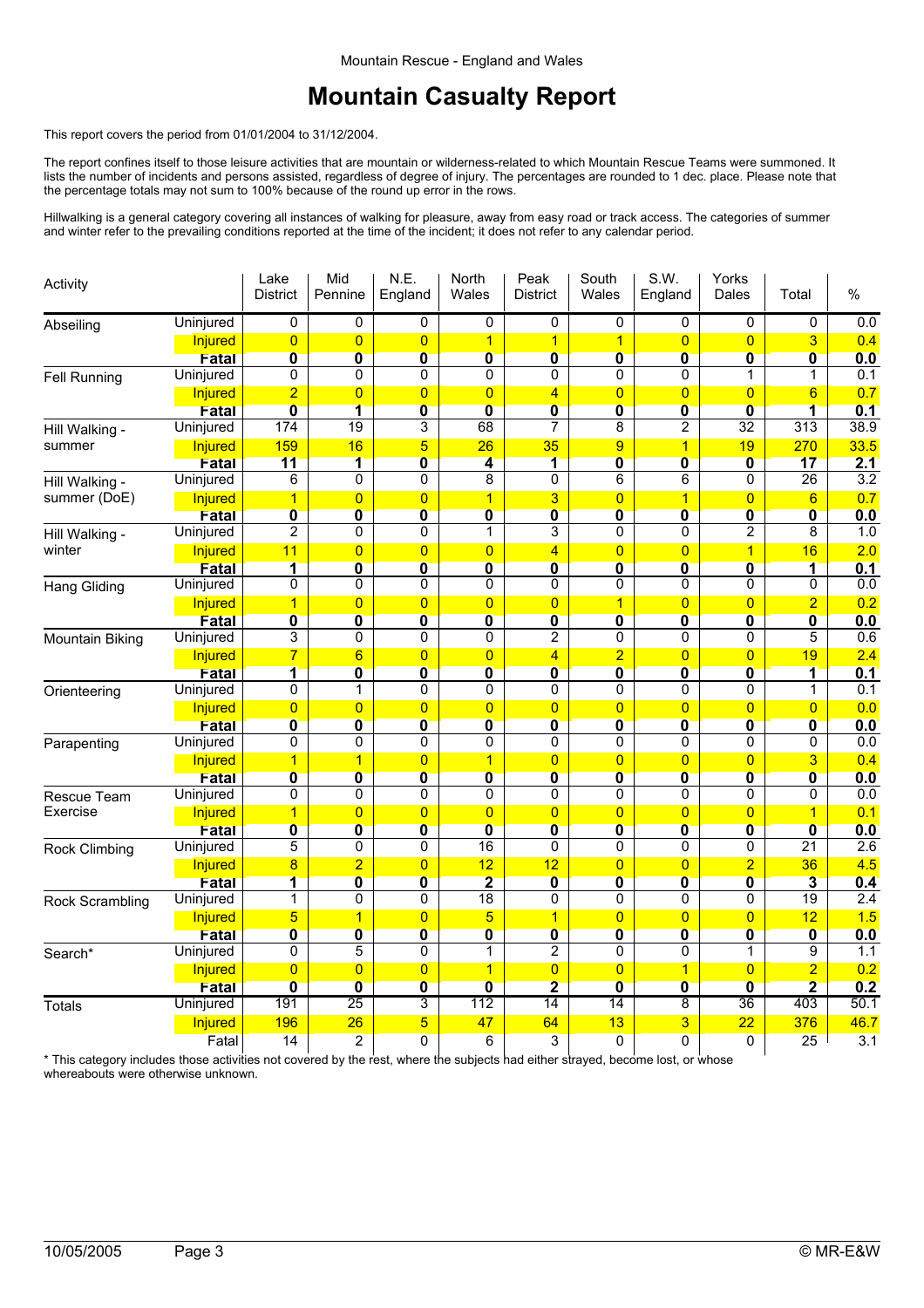#### **Non-Mountain Incident Report**

This report covers the period from 01/01/2004 to 31/12/2004.

The report restricts itself to those incidents not directly related to mountain or wilderness activities. It lists the number of incidents and persons assisted, regardless of degree of injury. The percentages are rounded to 1 dec. place. Please note that the totals may not sum to 100% because of the round up error in the rows.

The search category covers mainly urban, coastline or lowland areas with good road access. Local incidents reflect assistance given to local communities and emergency services during severe weather or in cases of access difficulties etc.

| Activity            |                 | Lake<br><b>District</b> | Mid<br>Pennine | N.E.<br>England | North<br>Wales | Peak<br><b>District</b> | South<br>Wales | S.W.<br>England | Yorks<br>Dales | Total                   | $\%$  |
|---------------------|-----------------|-------------------------|----------------|-----------------|----------------|-------------------------|----------------|-----------------|----------------|-------------------------|-------|
| Aircrash - civil    | Incidents       | 1                       | 2              | 0               | $\mathbf 0$    | 0                       | $\mathbf 0$    | 0               | 0              | 3                       | 1.0   |
|                     | <b>Subjects</b> | $\overline{2}$          | $\overline{1}$ | $\overline{0}$  | $\overline{0}$ | $\Omega$                | $\Omega$       | $\overline{0}$  | $\overline{0}$ | 3                       | 1.2   |
| Aircrash - military | Incidents       | 1                       | $\mathbf 0$    | 0               | $\mathbf 0$    | 0                       | $\mathbf 0$    | 0               | 0              | 1                       | 0.3   |
|                     | <b>Subjects</b> | $\overline{1}$          | $\overline{0}$ | $\overline{0}$  | $\overline{0}$ | $\overline{0}$          | $\overline{0}$ | $\overline{0}$  | $\overline{0}$ | $\overline{1}$          | 0.4   |
| Cave/Mine           | Incidents       | 1                       | $\mathbf 0$    | 0               | $\mathbf 0$    | 0                       | 0              | $\mathbf 0$     | 0              | 1                       | 0.3   |
| Exploration*        | <b>Subjects</b> | $\overline{1}$          | $\overline{0}$ | $\overline{0}$  | $\overline{0}$ | $\overline{0}$          | $\Omega$       | $\overline{0}$  | $\Omega$       | $\overline{1}$          | 0.4   |
| Fishing             | Incidents       | 1                       | $\mathbf 0$    | 0               | $\mathbf 0$    | 1                       | $\mathbf 0$    | 1               | 0              | 3                       | 1.0   |
|                     | <b>Subjects</b> | 23                      | $\overline{0}$ | $\overline{0}$  | $\overline{0}$ | 1                       | $\overline{0}$ | $\overline{1}$  | $\overline{0}$ | 25                      | 10.0  |
| Local Incident      | Incidents       | 19                      | 39             | 3               | $6\phantom{1}$ | 21                      | $\overline{c}$ | $\overline{2}$  | 3              | 95                      | 30.5  |
|                     | <b>Subjects</b> | 9                       | 12             | $\overline{2}$  | $\overline{4}$ | 8                       | $\mathbf 1$    | $\mathbf 1$     | $\overline{2}$ | 39                      | 15.5  |
| Pony Trekking       | Incidents       | 1                       | 4              | 0               | 1              | $\overline{2}$          | $\overline{2}$ | 0               | 0              | 10                      | 3.2   |
|                     | <b>Subjects</b> | $\overline{1}$          | $\overline{2}$ | $\overline{0}$  | $\overline{2}$ | $\overline{2}$          | $\overline{2}$ | $\overline{0}$  | $\overline{0}$ | 9                       | 3.6   |
| Road Traffic        | Incidents       | $\mathbf 0$             | 6              | 0               | $\mathbf 0$    | 3                       | $\mathbf 0$    | 0               | 0              | 9                       | 2.9   |
| Accident            | <b>Subjects</b> | $\overline{0}$          | $\overline{1}$ | $\overline{0}$  | $\Omega$       | $\Omega$                | $\Omega$       | $\overline{0}$  | $\Omega$       | $\overline{\mathbf{1}}$ | 0.4   |
| Non-Mountain        | Incidents       | 20                      | 39             | 5               | 14             | 25                      | 26             | 45              | 1              | 175                     | 56.3  |
| Search              | <b>Subjects</b> | 17                      | 36             | 5               | 14             | 23                      | 23             | 44              | $\overline{1}$ | 163                     | 64.9  |
| Sledging            | Incidents       | 1                       | 4              | 0               | $\mathbf 0$    | 1                       | 0              | $\mathbf 0$     | 0              | 6                       | 1.9   |
|                     | <b>Subjects</b> | $\overline{1}$          | $\overline{1}$ | $\overline{0}$  | $\overline{0}$ | $\overline{1}$          | $\overline{0}$ | $\overline{0}$  | $\overline{0}$ | 3                       | 1.2   |
| Water Sports (all   | Incidents       | 4                       | 3              | 0               | $\mathbf 0$    | $\pmb{0}$               | $\pmb{0}$      | $\mathbf 0$     | 1              | 8                       | 2.6   |
| types)              | <b>Subjects</b> | 3                       | $\overline{2}$ | $\overline{0}$  | $\overline{0}$ | $\overline{0}$          | $\overline{0}$ | $\overline{0}$  | $\overline{1}$ | $6\overline{6}$         | 2.4   |
| <b>Totals</b>       | Incidents       | 49                      | 97             | 8               | 21             | 53                      | 30             | 48              | 5              | 311                     | 100.0 |
|                     | <b>Subjects</b> | 58                      | 55             | $\overline{7}$  | 20             | 35                      | 26             | 46              | 4              | 251                     | 100.0 |

\* These details are also reported by BCRC, but are included here because support was provided by surface MR team(s).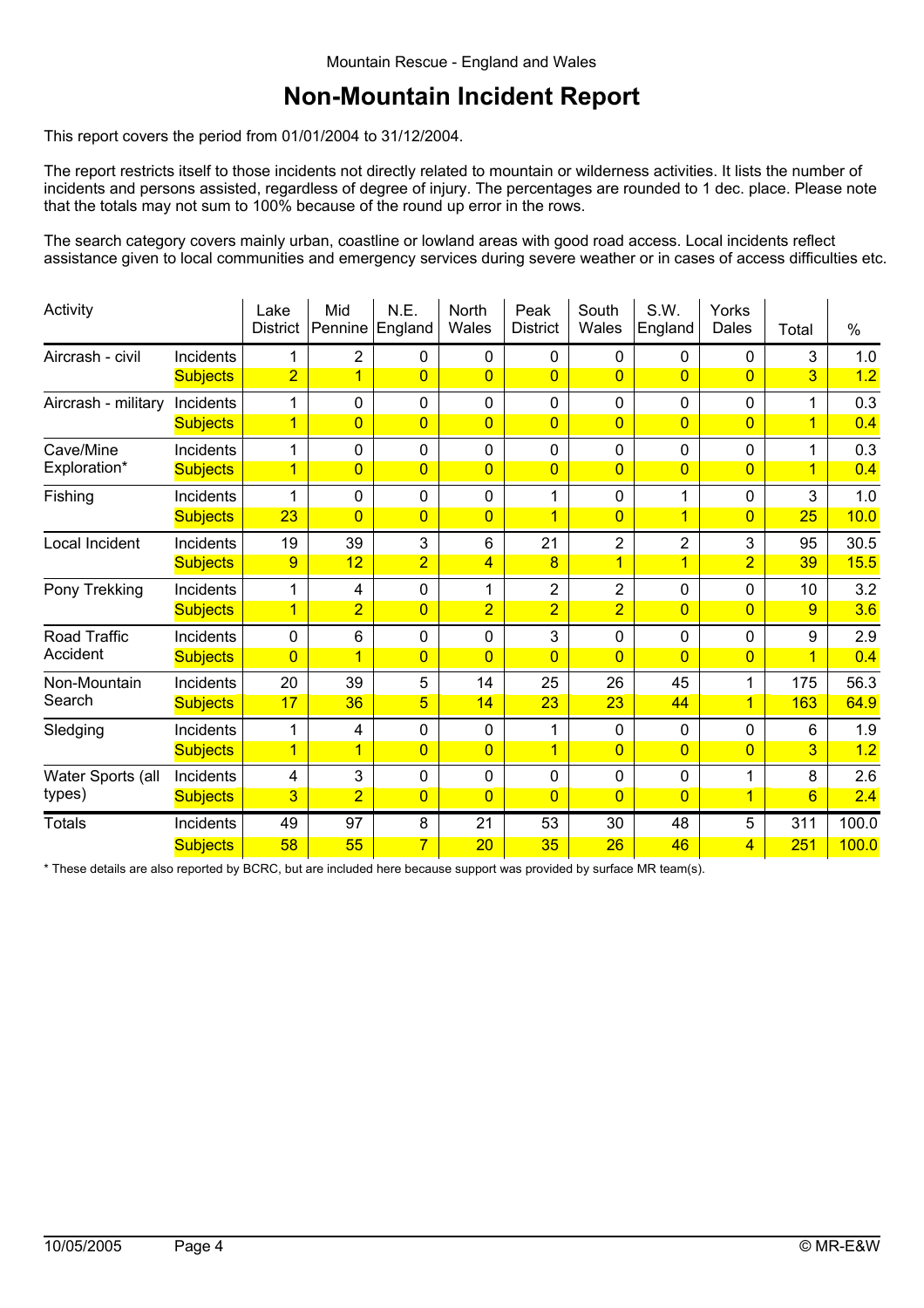### **Non-Mountain Casualty Report**

This report covers the period from 01/01/2004 to 31/12/2004.

The report restricts itself to those incidents not directly related to mountain or wilderness activities. It lists the number of incidents and persons assisted, regardless of degree of injury. The percentages are rounded to 1 dec. place. Please note that the totals may not sum to 100% because of the round up error in the rows.

The search category covers mainly urban, coastline or lowland areas with good road access. Local incidents reflect assistance given to local communities and emergency services during severe weather or in cases of access difficulties etc.

| Activity            |                  | Lake<br><b>District</b> | Mid<br>Pennine          | N.E.<br>England         | North<br>Wales          | Peak<br><b>District</b> | South<br>Wales          | S.W.<br>England         | Yorks<br>Dales          | Total                   | $\%$             |
|---------------------|------------------|-------------------------|-------------------------|-------------------------|-------------------------|-------------------------|-------------------------|-------------------------|-------------------------|-------------------------|------------------|
| Aircrash - civil    | Uninjured        | 0                       | 0                       | 0                       | 0                       | 0                       | 0                       | 0                       | 0                       | 0                       | 0.0              |
|                     | <b>Injured</b>   | $\overline{2}$          | $\overline{0}$          | $\overline{0}$          | $\overline{0}$          | $\overline{0}$          | $\overline{0}$          | $\overline{0}$          | $\overline{0}$          | $\overline{2}$          | 0.8              |
|                     | Fatal            | $\overline{\mathbf{0}}$ | $\mathbf{1}$            | $\overline{\mathbf{0}}$ | $\overline{\mathbf{0}}$ | $\mathbf{0}$            | $\mathbf{0}$            | $\overline{\mathbf{0}}$ | 0                       | 1                       | 0.4              |
| Aircrash - military | Uninjured        | 0                       | 0                       | 0                       | 0                       | 0                       | $\mathbf 0$             | 0                       | 0                       | 0                       | $\overline{0.0}$ |
|                     | Injured          | $\overline{1}$          | $\overline{0}$          | $\overline{0}$          | $\overline{0}$          | $\overline{0}$          | $\overline{0}$          | $\overline{0}$          | $\overline{0}$          | $\overline{1}$          | 0.4              |
|                     | Fatal            | $\overline{\mathbf{0}}$ | $\overline{\mathbf{0}}$ | $\overline{\mathbf{0}}$ | 0                       | $\overline{\mathbf{0}}$ | $\overline{\mathbf{0}}$ | $\overline{\mathbf{0}}$ | $\overline{\mathbf{0}}$ | 0                       | 0.0              |
| Cave/Mine           | Uninjured        | 1                       | 0                       | 0                       | 0                       | $\mathbf 0$             | $\Omega$                | $\Omega$                | 0                       | 1                       | 0.4              |
| Exploration*        | <b>Injured</b>   | $\overline{0}$          | $\overline{0}$          | $\overline{0}$          | $\overline{0}$          | $\overline{0}$          | $\overline{0}$          | $\overline{0}$          | $\overline{0}$          | $\overline{0}$          | 0.0              |
|                     | Fatal            | $\overline{\mathbf{0}}$ | $\overline{\mathbf{0}}$ | $\mathbf{0}$            | $\overline{\mathbf{0}}$ | $\mathbf{0}$            | $\overline{\mathbf{0}}$ | $\overline{\mathbf{0}}$ | $\overline{\mathbf{0}}$ | 0                       | 0.0              |
| Fishing             | Uninjured        | 0                       | 0                       | 0                       | 0                       | 0                       | $\mathbf{0}$            | $\Omega$                | 0                       | 0                       | 0.0              |
|                     | Injured          | $\overline{0}$          | $\overline{0}$          | $\overline{0}$          | $\overline{0}$          | 1                       | $\mathbf{0}$            |                         | $\overline{0}$          | $\overline{2}$          | 0.8              |
|                     | <b>Fatal</b>     | 23                      | $\overline{\mathbf{0}}$ | $\mathbf{0}$            | $\mathbf{0}$            | $\mathbf{0}$            | $\mathbf{0}$            | $\overline{\mathbf{0}}$ | 0                       | 23                      | 9.2              |
| Local Incident      | <b>Uninjured</b> | 3                       | 1                       | 0                       | 4                       | 0                       | $\Omega$                | $\Omega$                | $\Omega$                | 8                       | 3.2              |
|                     | <b>Injured</b>   | 4                       | 9                       | $\mathbf{1}$            | $\overline{0}$          | 7                       | $\mathbf{0}$            | 1                       | $\mathbf 1$             | 23                      | 9.2              |
|                     | Fatal            | $\overline{\mathbf{2}}$ | $\overline{\mathbf{2}}$ | $\overline{\mathbf{1}}$ | $\overline{\mathbf{0}}$ | 1                       | 1                       | $\overline{\mathbf{0}}$ | $\overline{\mathbf{1}}$ | $\overline{\mathbf{8}}$ | 3.2              |
| Pony Trekking       | Uninjured        | 0                       | 0                       | 0                       | $\overline{2}$          | 0                       | $\Omega$                | $\Omega$                | 0                       | $\overline{2}$          | 0.8              |
|                     | Injured          | $\overline{1}$          | $\overline{2}$          | $\overline{0}$          | $\overline{0}$          | $\overline{2}$          | $\overline{2}$          | $\overline{0}$          | $\overline{0}$          | $\overline{7}$          | 2.8              |
|                     | Fatal            | $\overline{\mathbf{0}}$ | $\overline{\mathbf{0}}$ | $\overline{\mathbf{0}}$ | 0                       | $\overline{\mathbf{0}}$ | $\overline{\mathbf{0}}$ | $\overline{\mathbf{0}}$ | $\overline{\mathbf{0}}$ | 0                       | 0.0              |
| Road Traffic        | Uninjured        | 0                       | 0                       | 0                       | 0                       | $\Omega$                | $\mathbf{0}$            | $\Omega$                | 0                       | $\Omega$                | $\overline{0.0}$ |
| Accident            | <b>Injured</b>   | $\overline{0}$          | $\mathbf{1}$            | $\overline{0}$          | $\overline{0}$          | $\overline{0}$          | $\overline{0}$          | $\overline{0}$          | $\overline{0}$          |                         | 0.4              |
|                     | Fatal            | $\overline{\mathbf{0}}$ | $\overline{\mathbf{0}}$ | $\mathbf{0}$            | $\overline{\mathbf{0}}$ | $\mathbf{0}$            | $\overline{\mathbf{0}}$ | $\overline{\mathbf{0}}$ | 0                       | 0                       | 0.0              |
| Non-Mountain        | Uninjured        | $\overline{14}$         | $\overline{24}$         | 3                       | 6                       | $\overline{13}$         | $\overline{11}$         | $\overline{25}$         | 0                       | 96                      | 38.2             |
| Search              | <b>Injured</b>   | $\overline{2}$          | $\overline{7}$          | $\overline{1}$          | 3                       | 6                       | 9                       | 9                       | $\overline{0}$          | 37                      | 14.7             |
|                     | Fatal            | 1                       | 5                       | $\mathbf{1}$            | 5                       | 4                       | $\mathbf{3}$            | 10                      | 1                       | 30                      | 12.0             |
| Sledging            | Uninjured        | 0                       | 0                       | 0                       | 0                       | 0                       | $\mathbf 0$             | $\mathbf{0}$            | 0                       | 0                       | 0.0              |
|                     | <b>Injured</b>   | $\mathbf{1}$            | $\overline{1}$          | $\overline{0}$          | $\overline{0}$          | $\overline{1}$          | $\overline{0}$          | $\overline{0}$          | $\overline{0}$          | 3                       | 1.2              |
|                     | Fatal            | $\overline{\mathbf{0}}$ | $\overline{\mathbf{0}}$ | $\overline{\mathbf{0}}$ | $\overline{\mathbf{0}}$ | $\overline{\mathbf{0}}$ | $\overline{\mathbf{0}}$ | $\overline{\mathbf{0}}$ | $\overline{\textbf{0}}$ | $\overline{\mathbf{0}}$ | 0.0              |
| Water Sports (all   | Uninjured        | $\overline{\mathbf{c}}$ | 0                       | 0                       | 0                       | $\Omega$                | $\mathbf{0}$            | $\Omega$                | 0                       | $\overline{2}$          | 0.8              |
| types)              | Injured          | $\overline{0}$          | $\overline{1}$          | $\overline{0}$          | $\overline{0}$          | $\overline{0}$          | $\overline{0}$          | $\overline{0}$          | $\overline{1}$          | $\overline{2}$          | 0.8              |
|                     | Fatal            | $\overline{\mathbf{1}}$ | $\overline{\mathbf{1}}$ | $\overline{\mathbf{0}}$ | $\overline{\mathbf{0}}$ | $\overline{\mathbf{0}}$ | $\overline{\mathbf{0}}$ | $\overline{\mathbf{0}}$ | $\overline{\mathbf{0}}$ | $\overline{\mathbf{2}}$ | 0.8              |
| <b>Totals</b>       | <b>Uninjured</b> | $\overline{20}$         | 25                      | 3                       | $\overline{12}$         | $\overline{13}$         | $\overline{11}$         | 25                      | 0                       | 109                     | 43.4             |
|                     | <b>Injured</b>   | 11                      | 21                      | $\overline{2}$          | 3                       | 17                      | 11                      | 11                      | $\overline{2}$          | 78                      | 31.1             |
|                     | Fatal            | 27                      | 9                       | $\overline{2}$          | 5                       | 5                       | 4                       | 10                      | $\overline{2}$          | 64                      | 25.5             |

\* These details are also reported by BCRC, but are included here because support was provided by surface MR team(s).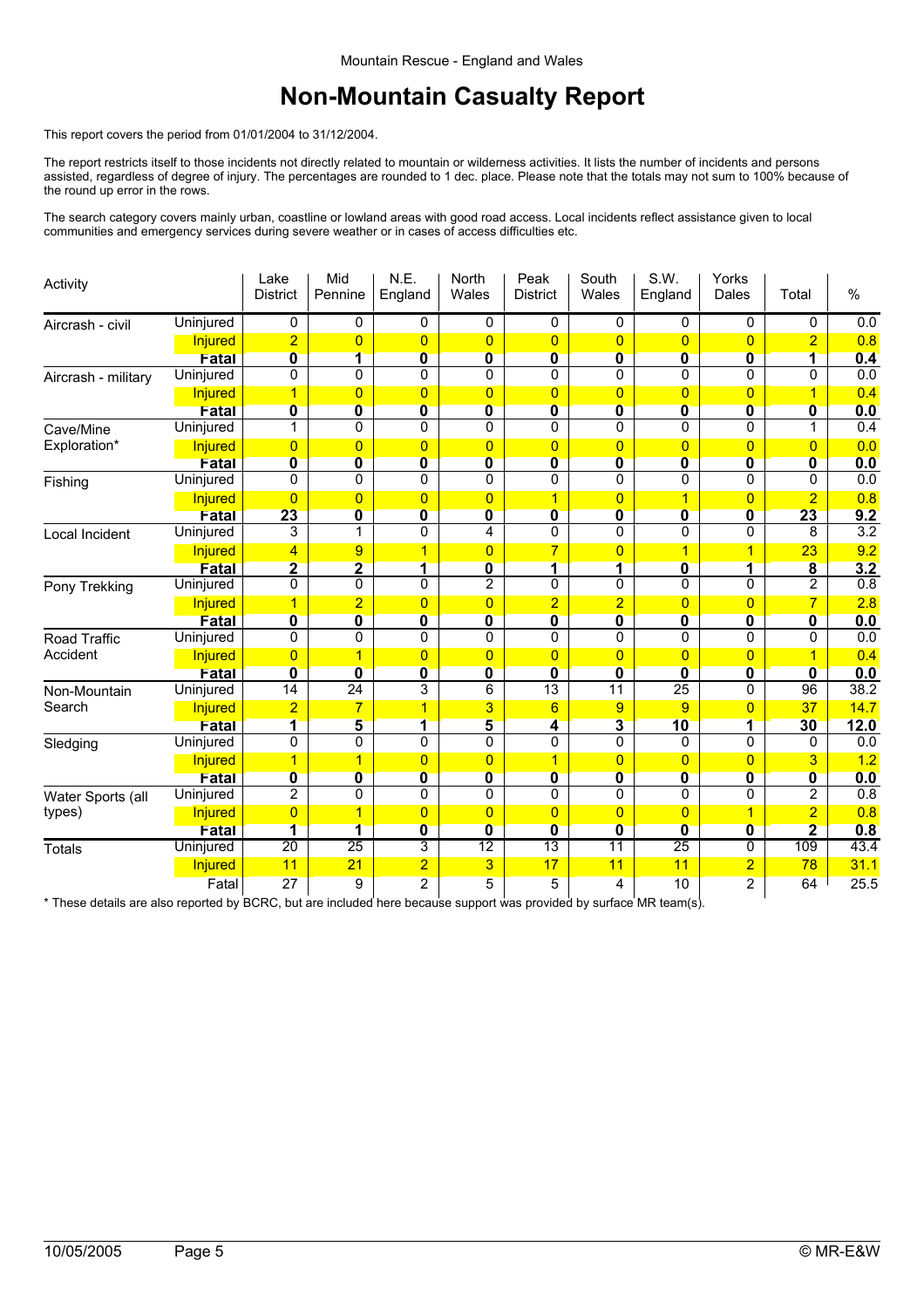#### **Main Causes of Mountain Incidents**

This report covers the period from 01/01/2004 to 31/12/2004, during which time 609 incidents were reported.

This report summarises the main causes of Mountain Accidents. It is based on a search of key words used in incident reports. All causes have not been listed, so the column totals may not agree with the total number of incidents. A typical report will illustrate another problem with totals:-

'...tripped on footpath whilst walking and fell 2 metres onto rocky ground.'

This will result in contributions to the 'Slip, Trip or Stumble' and the 'Fall or Tumble' categories.

| Causes                               | Col. 1<br>Hillwalking<br>(summer) | Col. 2<br>Hillwalking<br>(winter) | Col. 3<br>Rock<br>Climbing | Col. 4<br>Snow / Ice<br>Climbing | Col. 5<br>Other<br>Activities) | Col. 6<br>Total | Col. 7<br>Percentage |
|--------------------------------------|-----------------------------------|-----------------------------------|----------------------------|----------------------------------|--------------------------------|-----------------|----------------------|
| Avalanche                            | $\pmb{0}$                         | $\pmb{0}$                         | 0                          | $\mathbf 0$                      | $\pmb{0}$                      | $\pmb{0}$       | 0.0                  |
| Belay / Runner Failure               | $\mathbf 0$                       | $\mathbf 0$                       | 3                          | $\mathbf 0$                      | $\mathbf 0$                    | 3               | 0.5                  |
| Benighted                            | 14                                | $\mathbf{1}$                      | $\pmb{0}$                  | $\mathbf 0$                      | $\pmb{0}$                      | 15              | 2.5                  |
| Cragfast                             | 16                                | $\overline{2}$                    | $\bf 8$                    | $\mathbf 0$                      | $\mathbf 0$                    | 26              | 4.3                  |
| Fall or Tumble                       | 74                                | 3                                 | 42                         | $\mathbf 0$                      | 16                             | 135             | 22.2                 |
| Lightening                           | $\pmb{0}$                         | $\pmb{0}$                         | $\pmb{0}$                  | $\mathbf 0$                      | $\mathbf 0$                    | $\mathbf 0$     | $0.0\,$              |
| Lost                                 | 89                                | $\overline{2}$                    | $\overline{4}$             | $\mathbf 0$                      | 3                              | 98              | 16.1                 |
| Medical Collapse or<br>Illness       | 44                                | $\mathbf{1}$                      | 0                          | $\mathbf 0$                      | 1                              | 46              | 7.6                  |
| Overdue or Missing                   | 32                                | $\mathbf{1}$                      | $\mathbf{1}$               | $\mathbf 0$                      | 10                             | 44              | 7.2                  |
| Rockfall                             | $\mathbf 0$                       | $\mathbf 0$                       | 1                          | $\mathbf 0$                      | $\mathbf 0$                    | 1               | 0.2                  |
| Shouts, Lights or Flares<br>Reported | $\overline{7}$                    | $\mathbf{1}$                      | $\overline{2}$             | $\mathbf 0$                      | $6\phantom{a}$                 | 16              | 2.6                  |
| Slip, Trip or Stumble                | 167                               | 14                                | 10                         | $\mathbf 0$                      | $\overline{2}$                 | 193             | 31.7                 |
| Unable to Continue                   | 16                                | $\mathbf 0$                       | $\mathbf{1}$               | $\mathbf 0$                      | $\mathbf 0$                    | 17              | 2.8                  |

Notes:

Col. 2 This category is based on the prevailing weather and ground conditions at the time, not on a calendar period. It includes those incidents involving D of E expeditions conducted in wintry conditions.

Col. 3 This includes incidents of Rock Scrambling and Abseiling.

Col. 5 This groups all the remaining mountain activities of Mountain Biking, Hang Gliding, Parapenting, Ski-ing and Mountain Searches.

Col. 7 This is a percentage of all Mountain Incidents reported.

Col. 1 This category also includes Fell Running and Orienteering.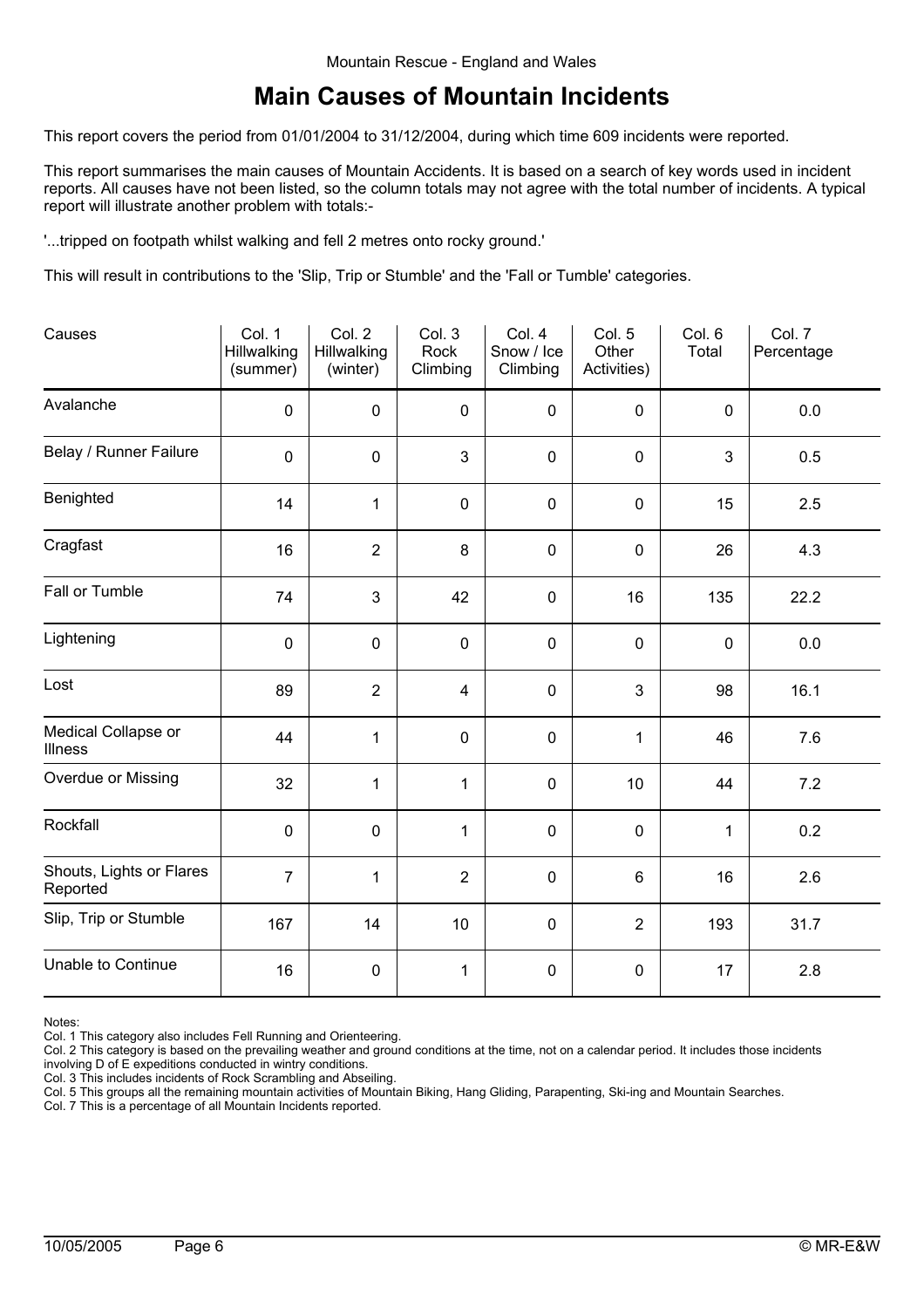### **Main Sites & Types of Injury**

This report covers the period from 01/01/2004 to 31/12/2004, during which time 519 incidents were reported.

This report summarises the main sites and types of injuries dealt with by MR Teams. It is based on a search of key words used in incident reports.

| Injury Site / Type       | Col. 1<br>Hillwalking<br>(summer) | Col. 2<br>Hillwalking<br>(winter) | Col. 3<br>Rock<br>Climbing | Col. 4<br>Snow / Ice<br>Climbing | Col. 5<br>Other<br>Activities) | Col. 6<br>Non-<br>Mountain | Col. 7<br>Total         |
|--------------------------|-----------------------------------|-----------------------------------|----------------------------|----------------------------------|--------------------------------|----------------------------|-------------------------|
| Lower Leg & Foot         | 137                               | $\bf 8$                           | 12                         | $\mathbf 0$                      | $6\phantom{1}$                 | 12                         | 175                     |
| Upper Leg & Knee         | 20                                | 3                                 | $\overline{4}$             | $\pmb{0}$                        | 3                              | 5                          | 35                      |
| Pelvis                   | $\mathbf{1}$                      | $\pmb{0}$                         | 5                          | $\mathbf 0$                      | 3                              | 3                          | 12                      |
| Abdomen                  | $\pmb{0}$                         | $\pmb{0}$                         | $\mathbf 1$                | $\pmb{0}$                        | $\pmb{0}$                      | $\overline{2}$             | $\mathfrak{S}$          |
| Chest & Shoulder         | 15                                | $\overline{2}$                    | $\overline{7}$             | $\pmb{0}$                        | $\overline{\mathbf{4}}$        | 8                          | 36                      |
| Back & Neck              | 16                                | $\mathbf 0$                       | 12                         | $\mathbf 0$                      | 3                              | 11                         | 42                      |
| Arm & Hand               | 15                                | $\overline{2}$                    | 13                         | $\pmb{0}$                        | $\overline{2}$                 | $\,6\,$                    | 38                      |
| Head                     | 20                                | $\overline{2}$                    | 20                         | $\mathbf 0$                      | $\mathbf{1}$                   | 8                          | 51                      |
| Fractures                | 136                               | $\boldsymbol{9}$                  | 21                         | $\pmb{0}$                        | 13                             | 21                         | 200                     |
| Lacerations etc          | 10                                | $\pmb{0}$                         | 6                          | $\pmb{0}$                        | $\,6\,$                        | $\overline{7}$             | 29                      |
| Exhaustion               | $\overline{4}$                    | $\pmb{0}$                         | $\pmb{0}$                  | $\pmb{0}$                        | $\pmb{0}$                      | $\pmb{0}$                  | $\overline{\mathbf{4}}$ |
| Hypothermia              | 6                                 | $\pmb{0}$                         | $\pmb{0}$                  | $\pmb{0}$                        | $\overline{2}$                 | $\boldsymbol{9}$           | 17                      |
| Heart Attack (non-fatal) | $\overline{7}$                    | $\pmb{0}$                         | $\pmb{0}$                  | $\pmb{0}$                        | $\pmb{0}$                      | $\pmb{0}$                  | $\overline{7}$          |
| Heart Attack (fatal)     | $\overline{7}$                    | $\pmb{0}$                         | $\pmb{0}$                  | $\pmb{0}$                        | $\mathbf{1}$                   | $\mathbf{1}$               | $\boldsymbol{9}$        |
| Illness                  | $\overline{2}$                    | $\pmb{0}$                         | $\pmb{0}$                  | $\pmb{0}$                        | $\pmb{0}$                      | $\pmb{0}$                  | $\overline{2}$          |

Notes:

Col. 1 This category also includes Fell Running and Orienteering.

Col. 2 This category is based on the prevailing weather and ground conditions at the time, not on a calendar period. It includes those incidents

involving D of E expeditions conducted in wintry conditions. Col. 3 This includes incidents of Rock Scrambling and Abseiling.

Col. 5 This groups all the remaining mountain activities of Mountain Biking, Hang Gliding, Parapenting, Ski-ing and Mountain Searches.

Col. 6 This groups all the non-mountain incidents as detailed on pages 4 & 5 of this report.